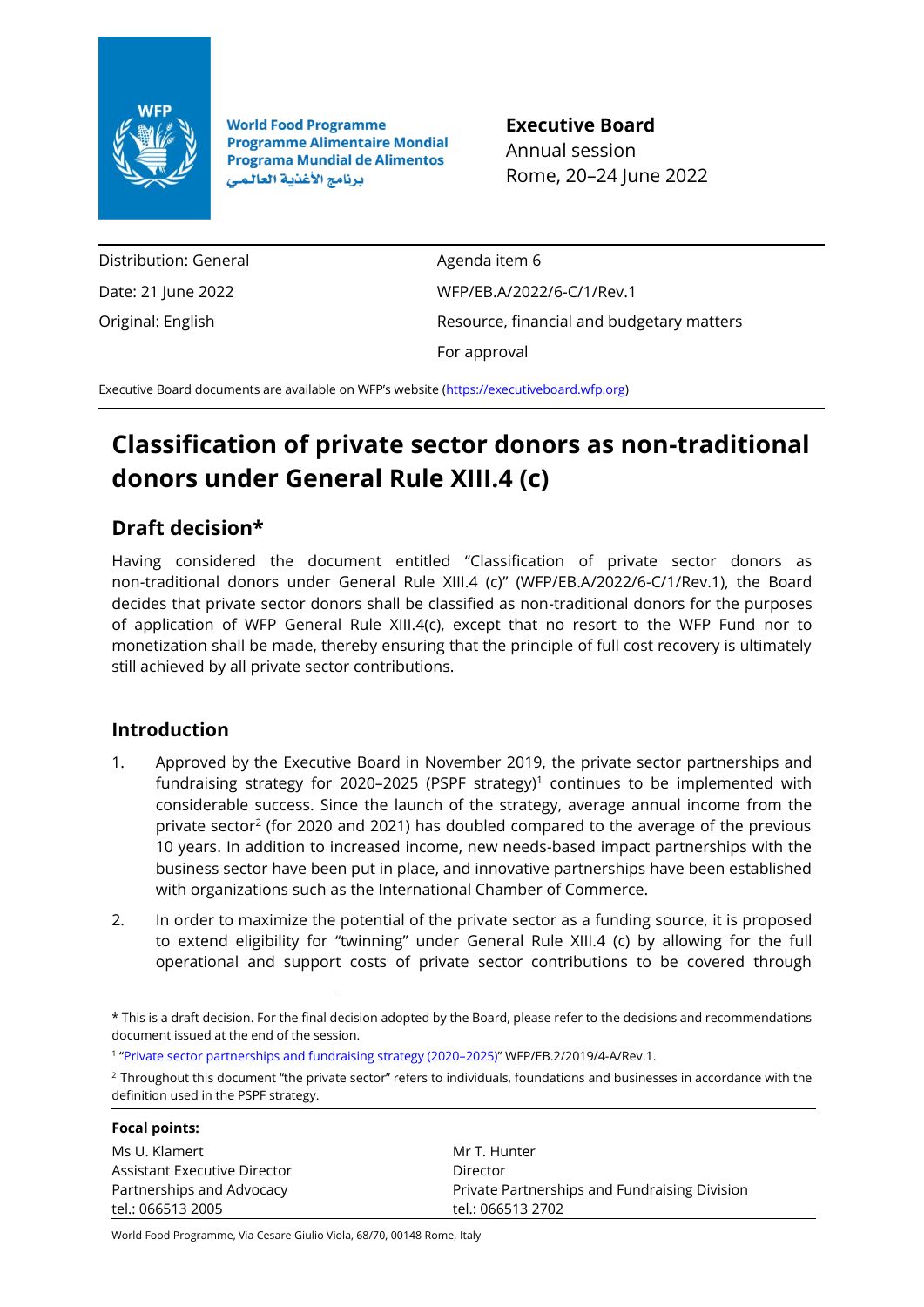contributions by another donor or donors. Such an arrangement will fulfil the principle of full cost recovery.

### **Donor eligibility under General Rule XIII.4**

3. Article XIII.2 of the WFP General Regulations establishes the principle of full cost recovery and states:

"[e]xcept as otherwise provided in such general rules in respect of developing countries, countries with economies in transition and other non-traditional donors, or in respect of other exceptional situations, each donor shall provide cash contributions sufficient to cover the full operational and support costs of its contributions".

4. Further to this General Regulation, General Rule XIII.4 sets forth certain exceptions to the full cost recovery principle. One set of exceptions is described in General Rule XIII.4 (c), which reads as follows:

"Governments of developing countries, countries with economies in transition, and other non-traditional donors as determined by the Board, may make contributions that do not achieve full cost recovery, provided that:

- i) the full operational and support costs are covered through contributions by another donor or donors, through the monetization of part of the contribution and/or through resort to the WFP Fund;
- ii) such contributions are in the interests of the Programme and do not result in any disproportionate administrative or reporting burden to the Programme; and
- iii) the Executive Director considers that accepting the contribution is in the interests of the beneficiaries of the Programme."
- 5. The criteria for determining donor eligibility under General Rule XIII.4 (c) were established by the Board through its endorsement of the 2004 policy set out in the document "New Partnerships to Meet Rising Needs - Expanding the WFP Donor Base";<sup>3</sup> this decision was reaffirmed by the Executive Board in 2018.<sup>4</sup> Accordingly, private sector contributions are not currently eligible under General Rule XIII.4(c), even though the rule itself references "non-traditional donors" as being eligible. This restriction has limited WFP's success in building sustainable impact partnerships with the private sector.
- 6. As the private sector is not currently considered a non-traditional donor by the Executive Board, private sector contributions have been excluded from twinning. This not only hampers the timely acceptance of contributions, particularly in emergency contexts, it also prevents WFP from engaging in innovative, efficiency-driving joint private sector partnerships, despite numerous expressions of interest in this regard from current and potential private sector partners.
- 7. It is therefore proposed to specify that private sector donors are considered non-traditional donors, thereby allowing for private sector contributions to be received pursuant to General Rule XIII.4(c), without recourse to the WFP Fund or through monetization.

### **Limitations of current application of General Rule XIII.4 (c)**

8. It has become clear since the launch of the PSPF strategy that in a number of instances, the ineligibility of private sector contributions under General Rule XIII.4 (c) has created barriers to securing partnerships with the business sector and foundations that would assist WFP

<sup>&</sup>lt;sup>3</sup> "[New Partnerships to Meet Rising Needs](https://executiveboard.wfp.org/document_download/WFP-0000029805) – Expanding the WFP Donor Base" (WFP/EB.3/2004/4-C).

<sup>4</sup> "[Update on the Integrated Road Map](https://executiveboard.wfp.org/document_download/WFP-0000099355)" (WFP/EB.2/2018/5-A/1)*.*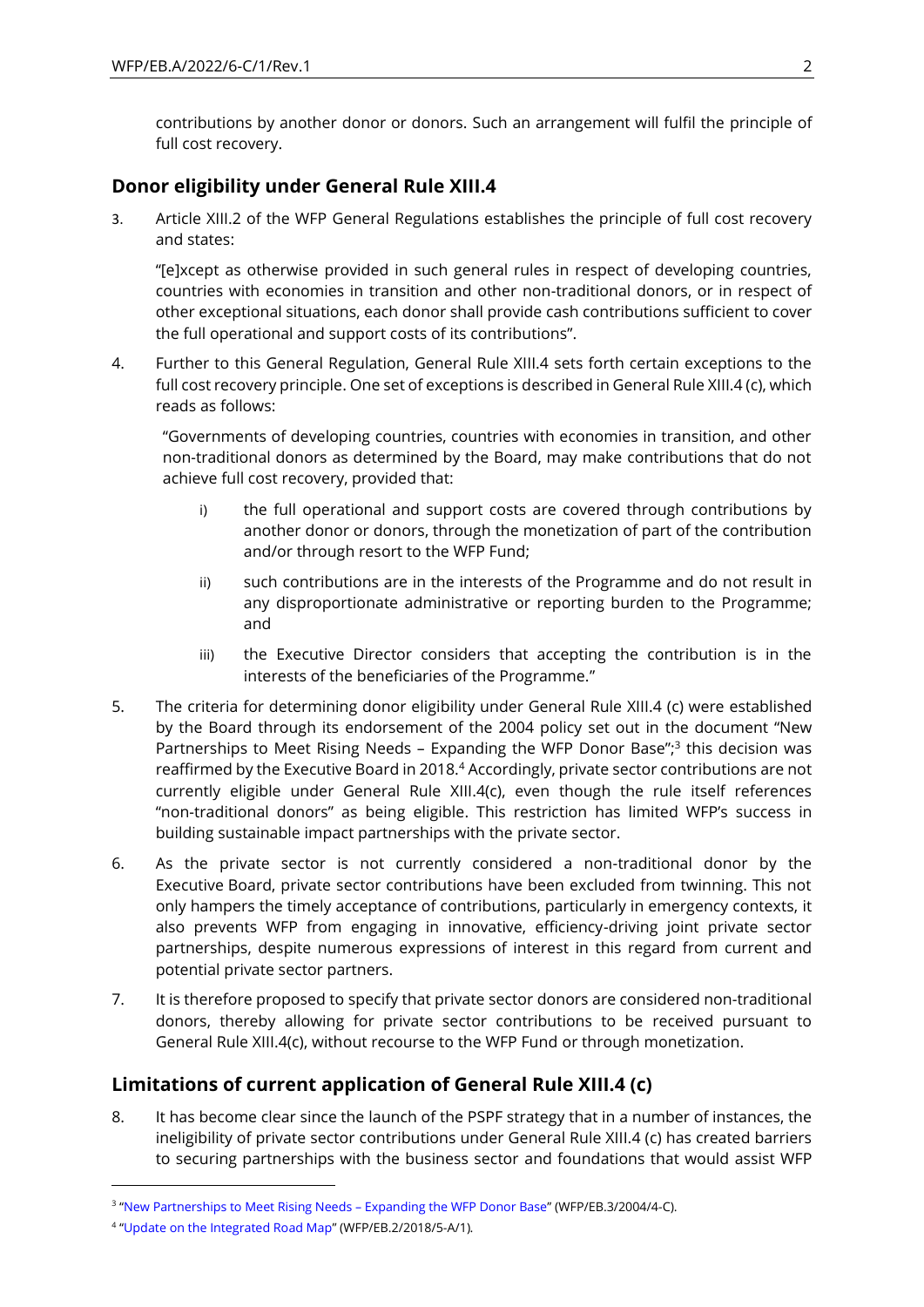programmes and support timely humanitarian response. It is increasingly common practice among the private sector to engage two associated yet separate legal entities to provide contributions, whereby the corporate entity provides the in-kind component and the associated corporate foundation entity provides the financial component. However, this approach presents significant challenges for WFP, as can been seen in the following case study, based on a real situation.

- 9. Company "ABC Ltd" sought to partner with WFP to provide technical assistance through its employees, sharing corporate knowledge and business processes. These impact components were provided by the commercial entity ABC Ltd, and at the same time a cash component of the partnership was offered to support the implementation of the partnership and to meet WFP's full-cost recovery requirements of the in-kind support.
- 10. However, the cash component was offered by "ABC Foundation" (a foundation created by the company to undertake corporate giving and maximize tax efficiency). Because private sector donors are not currently classified as non-traditional, under current WFP regulations, this arrangement, which would consist of two separate contributions that together achieve full cost recovery, is considered twinning and is not permitted for private sector donors as they are not considered "non-traditional donors" for the purposes of General Rule XIII.4 (c). In general, prospective partners find this illogical and rooted in excessive bureaucracy, which reinforces the perception that United Nations agencies are difficult to work with and do not understand the business sector.
- 11. In the ABC Ltd case study, the joint contribution would be comprised of valuable technical resources for supply chain operations and financial support. In line with current classifications, WFP's rules for accepting contributions from the private sector do not facilitate securing such impactful partnerships and resources in support of WFP's programmes and operations. The organization therefore risks losing important opportunities to secure both funding and expertise.
- 12. The lack of classification of private sector donors as non-traditional donors has taken on renewed significance in light of the current response to the crisis in Ukraine and neighbouring countries. In the context of WFP's response to the crisis in Ukraine in early 2022, the restricted application of the current General Rule XIII.4(c) and its exclusion of the private sector has presented a further barrier to WFP's ability to receive substantial donations of in-kind food and other goods required for the Ukraine emergency response. Offers of food donations have been made that can be delivered by the donating company, located close to WFP's operations in countries surrounding Ukraine; however, the donating company is unable to also provide the direct and indirect support costs that WFP would require to be associated with this in-kind donation. At the same time, due to the current classification of the private sector when it comes to accepting contributions, WFP is unable to match these donated goods with a small portion of the substantial flexible cash donations made by other private sector companies to the Ukraine operation.

#### **Facilitating deeper engagement with private sector**

13. It is therefore proposed that private sector donors be explicitly classified as non-traditional donors, enabling private sector contributions to be received under General Rule XIII.4(c), while ensuring that private sector contributions cannot make use of the flexibility in the current rule that permits "the monetization of part of the contribution and/or […] resort to the WFP Fund" (General Rule XIII.4 (c) (i)). Under this approach, private-sector contributions could only be matched with contributions by another donor or donors. By not having recourse to the WFP Fund or to monetization of donations, this would ensure that private sector contributions are accepted in a manner that expands WFP's resource base, in that acceptance would be contingent upon identifying an additional financial contribution to cover the full operational and support costs of the private sector contribution.